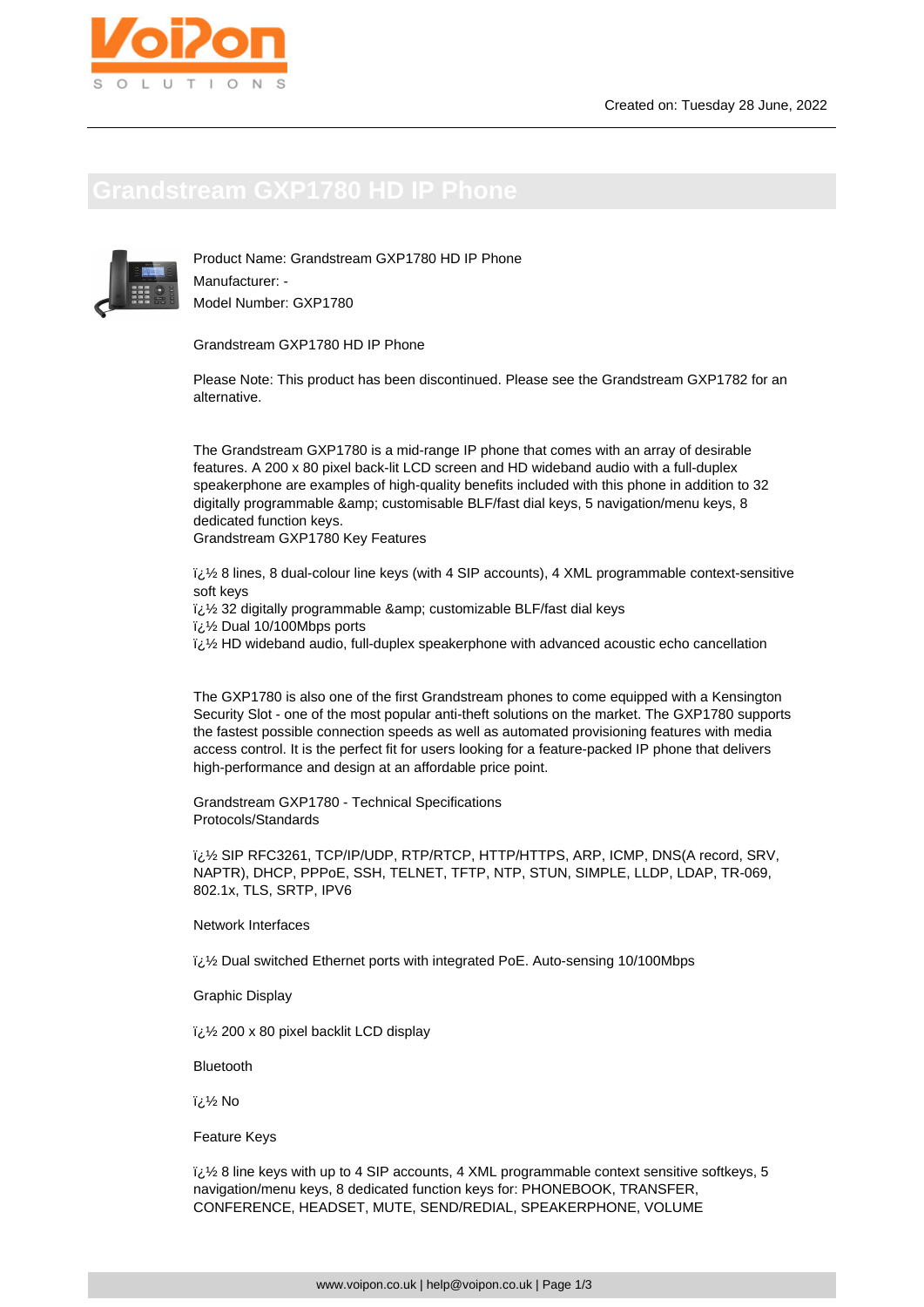### Voice Codecs

 $i/2$  Support for G.729A/B, G.711μ/a-law, G.726, G.722 (wide-band), G.723, iLBC, OPUS, in-band and out-of-band DTMF (in audio, RFC2833, SIP INFO), VAD, CNG, AEC, PLC, AJB, AGC

#### Auxiliary Ports

 $\frac{7}{2}$  RJ9 headset jack (allowing EHS with Plantronics headsets), USB, and a separate EHS port reserved for external EHS adapter in the future.

#### Telephony Features

 $\frac{1}{2}$ ط/2 Hold, transfer, forward, 5-way conference, call park, call pickup, sharedcall-appearance(SCA)/bridged-line-appearance (BLA) , downloadable phonebook (XML, LDAP, up to 2000 items), call waiting, call log (up to 500 records), XML customization of screen, off-hook auto dial, auto answer, click-to-dial, flexible dial plan, hot desking, personalized music ringtones and music on hold, server redundancy and fail-over

## HD audio

 $\frac{1}{2}$ % Yes, HD handset and speakerphone with support for wideband audio

#### Base Stand

 $i,j$ 2 Yes, 2 angle positions available. Wall Mount stand sold separately.

### QoS

� Layer 2 QoS (802.1Q, 802.1P) and Layer 3 (ToS, DiffServ, MPLS) QoS

#### **Security**

� User and administrator level passwords, MD5 and MD5-sess based authentication, 256-bit AES encrypted configuration file, SRTP, TLS, 802.1x media access control, Kensington Security Slot (Kensington Lock) support

#### Multi-language

 $i,j$  English, German, Italian, French, Spanish, Portuguese, Russian, Croatian, Chinese, Korean, Japanese

### Upgrade/Provisioning

 $i\mathcal{E}/2$  Firmware upgrade via TFTP / HTTP / HTTPS, mass provisioning using TR-069 or AES encrypted XML configuration file.

Power & amp; Green Energy Efficiency

لَائ<sup>T</sup>/2 Universal power adapter included: Input:100-240V; Output: +5V, 1A; � Integrated Power-over-Ethernet (802.3af)  $\frac{1}{2}$ ن Max power consumption: 5W

Physical